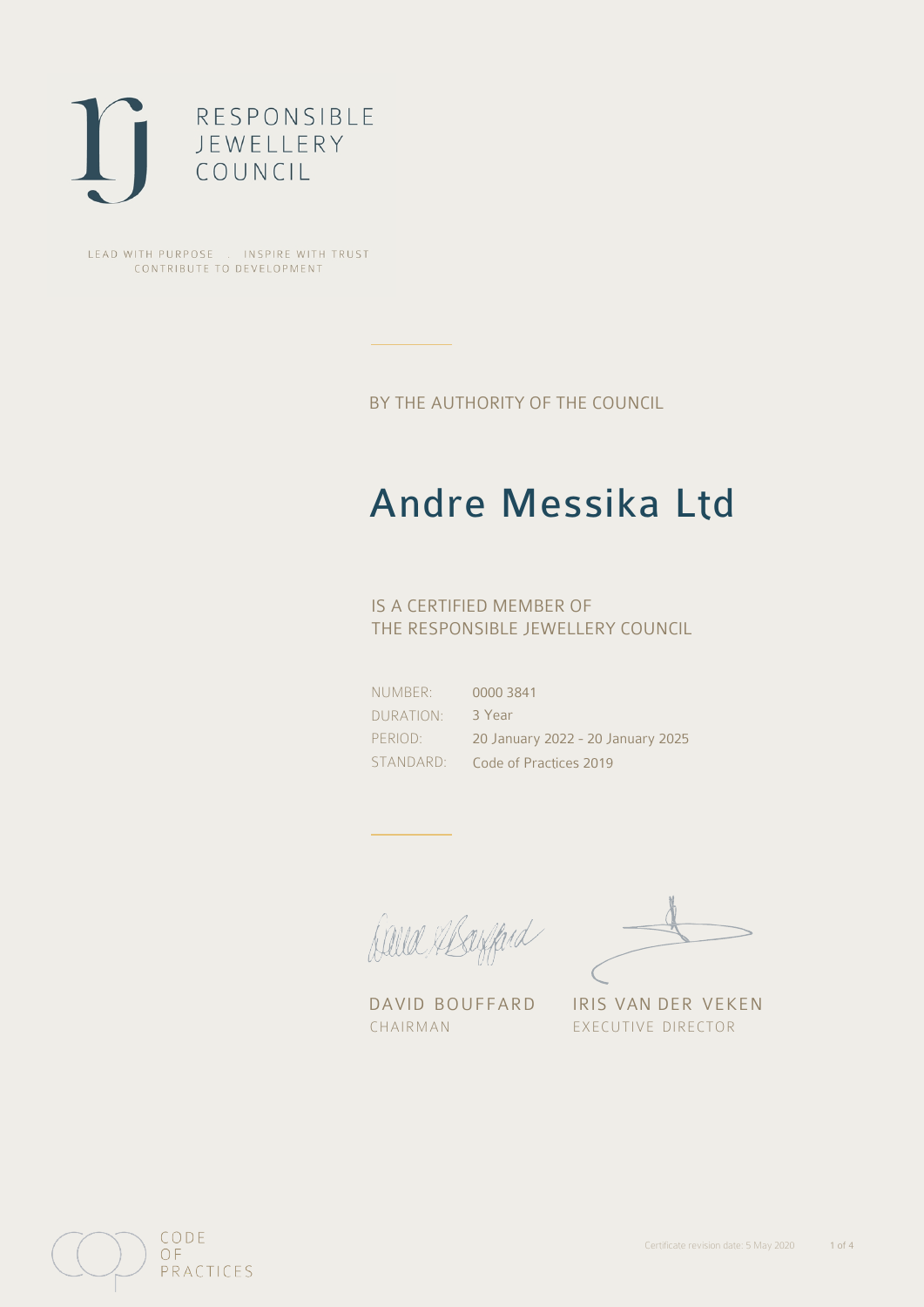

# **CERTIFICATION OVERVIEW**

| Diamonds and Coloured Gemstones Trader, Cutter and/or Polisher                                                                                                                                                                                                                                                                                                                                                                                           |
|----------------------------------------------------------------------------------------------------------------------------------------------------------------------------------------------------------------------------------------------------------------------------------------------------------------------------------------------------------------------------------------------------------------------------------------------------------|
| 15 November 2021                                                                                                                                                                                                                                                                                                                                                                                                                                         |
| Re-certification                                                                                                                                                                                                                                                                                                                                                                                                                                         |
| Code of Practices 2019                                                                                                                                                                                                                                                                                                                                                                                                                                   |
| <b>RCS Global Ltd</b>                                                                                                                                                                                                                                                                                                                                                                                                                                    |
| 1. General requirements: 1-4, except 3.2<br>2. Responsible supply chains, human rights and due<br>diligence: 5-14, except 7.1a, 7.3, 8, 9, 11.3, 13.2-4, 14.3<br>3. Labour rights and working conditions: 15-22, except 19.3,<br>21.3<br>4. Health, Safety and Environment: 23-27, except 23.6, 27.4<br>5. Gold, Silver, PGM, diamond and coloured gemstone<br>products: 28-30, except 28.2a, b, i, j, 29.2, 30<br>6. Responsible mining: Not applicable |
|                                                                                                                                                                                                                                                                                                                                                                                                                                                          |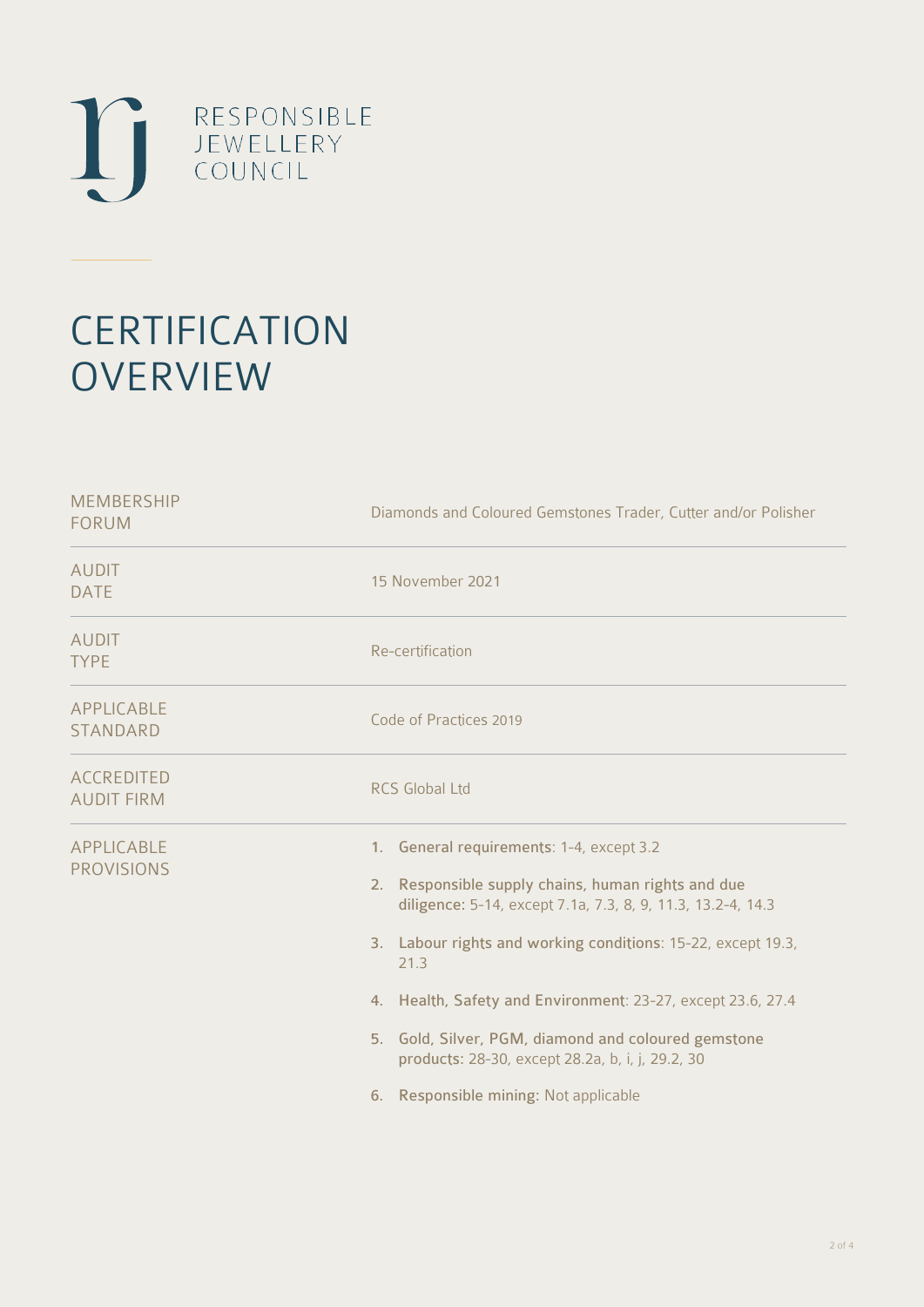| <b>PROVENANCE</b><br><b>CLAIMS</b>         | Based on written assurance from our suppliers, our diamonds have not<br>originated from the Mbada and Marange regions of Zimbabwe.                                                                                                                                                                                                                                                                                                                                                                                                                                                                                                                                                    |
|--------------------------------------------|---------------------------------------------------------------------------------------------------------------------------------------------------------------------------------------------------------------------------------------------------------------------------------------------------------------------------------------------------------------------------------------------------------------------------------------------------------------------------------------------------------------------------------------------------------------------------------------------------------------------------------------------------------------------------------------|
| <b>AUDITOR STATEMENT OF</b><br>CONFORMANCE | Based on the scope and findings of the certification audit, the member<br>has demonstrated a conformance level consistent with a:<br>3 Year Certification                                                                                                                                                                                                                                                                                                                                                                                                                                                                                                                             |
| <b>NEXT AUDIT TYPE</b>                     | MID-TERM REVIEW (within 12-24 months):                                                                                                                                                                                                                                                                                                                                                                                                                                                                                                                                                                                                                                                |
|                                            | A. Mid-term review NOT required due to:<br>No anticipated changes to the certification scope during the<br>certification period<br>3 or less minor non-conformances with critical provisions or in<br>general identified by the audit (not covered by parallel audits<br>for schemes identified as equivalent to RJC's) for an individual<br>member in the mining sector or a non-mining sector member<br><25 full time equivalent personnel<br>Low risk of non-conformances due to management controls<br>Existence of parallel audits for schemes recognised by RJC<br>Strong internal controls ensuring effective review and closure<br>of corrective actions for non-conformances |
|                                            | B. Mid-term review (desktop only) required due to:<br>No impact on conformance levels from any changes to the<br>certification scope<br>5 or less minor non-conformances with critical provisions or in<br>general identified by the audit (not covered by parallel audits<br>for schemes identified as equivalent to RJC's) for an individual<br>member in the mining sector or a non-mining sector member<br>Possibility of remote verification of actions<br>No risk to critical provisions                                                                                                                                                                                        |